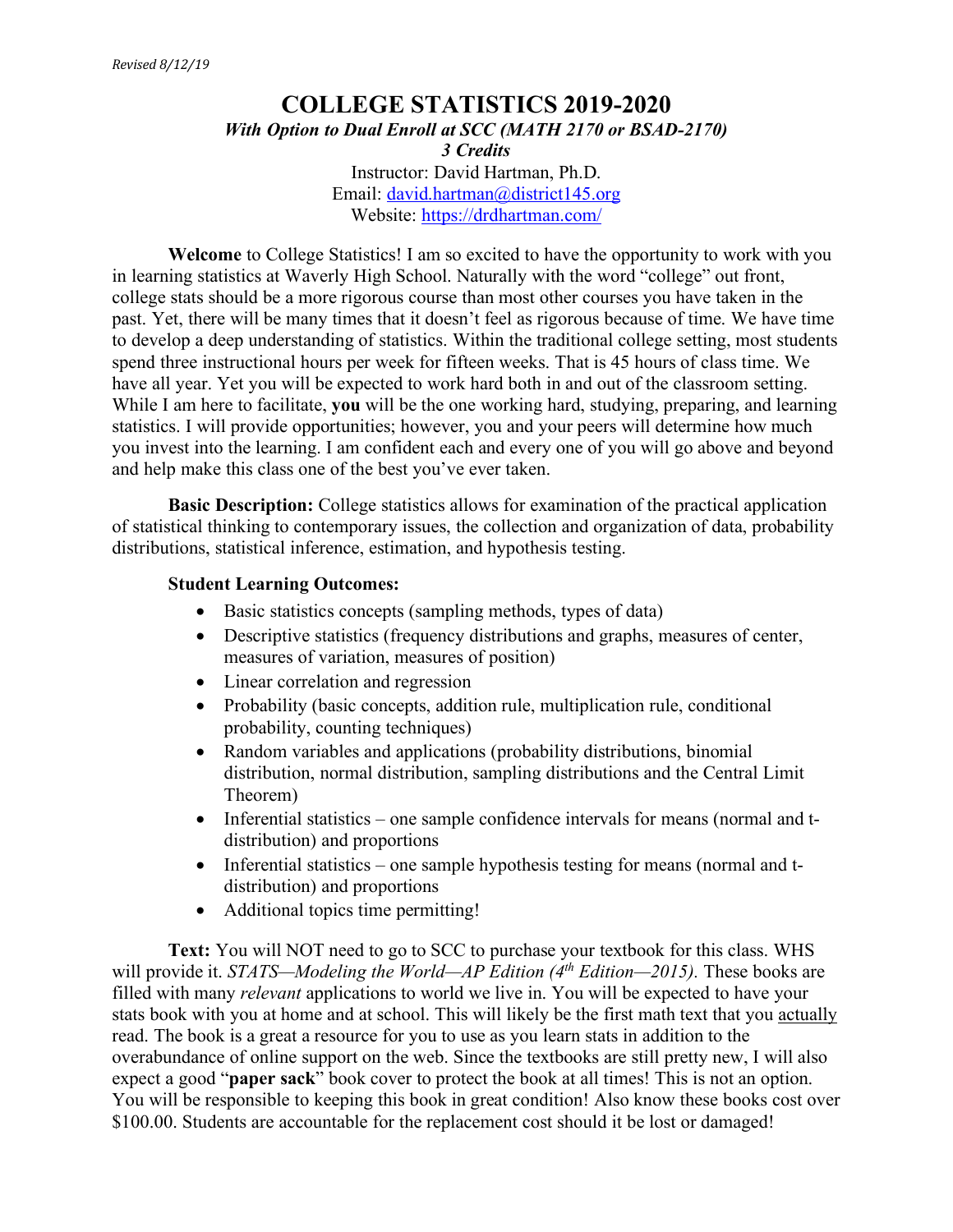| $100\%$ - 90% | A  |
|---------------|----|
| $89\% - 80\%$ | -B |
| $79\% - 70\%$ | C  |
| $69\% - 60\%$ | D  |
| $59\% - 0\%$  | F  |
|               |    |

**Semester 1:** 90% Summative *("of" learning…demonstrating what you have learned)* 70%: semester 1 tests and projects 20%: semester 1 final exam. (This is the SCC midterm) 10% Formative *("for" learning…the process along the way)* homework, quizzes, and projects

| <b>Semester 2:</b> 90% Summative ("of" learningdemonstrating what you have learned) |
|-------------------------------------------------------------------------------------|
| 70%: tests and projects                                                             |
| 20%: end of the course final exam. (This is the SCC final)                          |
| 10% Formative ("for" learningthe process along the way)                             |
| homework, quizzes, and projects                                                     |

**Tests**: Tests are purposely designed to include some problems where you must apply what you have learned in class in a slightly different situation. This is a college level course now and the expectations/rigor are high. I will make sure you know in advance all the necessary elements/ideas, but you will need to determine an appropriate approach and apply it to solve problems. It is expected that all summative tests will be completed in one class period. I will use my professional judgment concerning providing individual students additional time to complete tests. You can meet with me individually to discuss your testing habits and options. With this being a college level course and beyond the scope of what is required to graduate from high school, there will be no retake opportunities. *And be ready for many multiple choice question that PUSH you to think!!!*

**Projects:** There will be a couple projects assigned in this course. These projects, which you will complete outside of class, will afford you time to put together your best effort towards demonstrating an understanding of the concepts found in the chapters. Some projects will be more formative, considered "for learning," and *be considered* a quiz grade. Other projects will be more summative, considered "of learning," and *be considered* a test grade. Projects must be completed and submitted on time. There will be deductions for late projects. Also, students will not be allowed to "re-do" a project.

**Semester finals:** Naturally there will be a semester 1 final given in December. (We will consider this as the midterm for SCC). Then there will be the SCC final given near May. The SCC final will count as the semester 2 final. Semester finals will fall under the 20% summativefinal grade. A considerable amount of the first semester final will be multiple choice whereas as considerable amount of the second semester final will not be multiple choice. PLEASE NOTE: All students take the SCC final, even those not taking the course for college credit.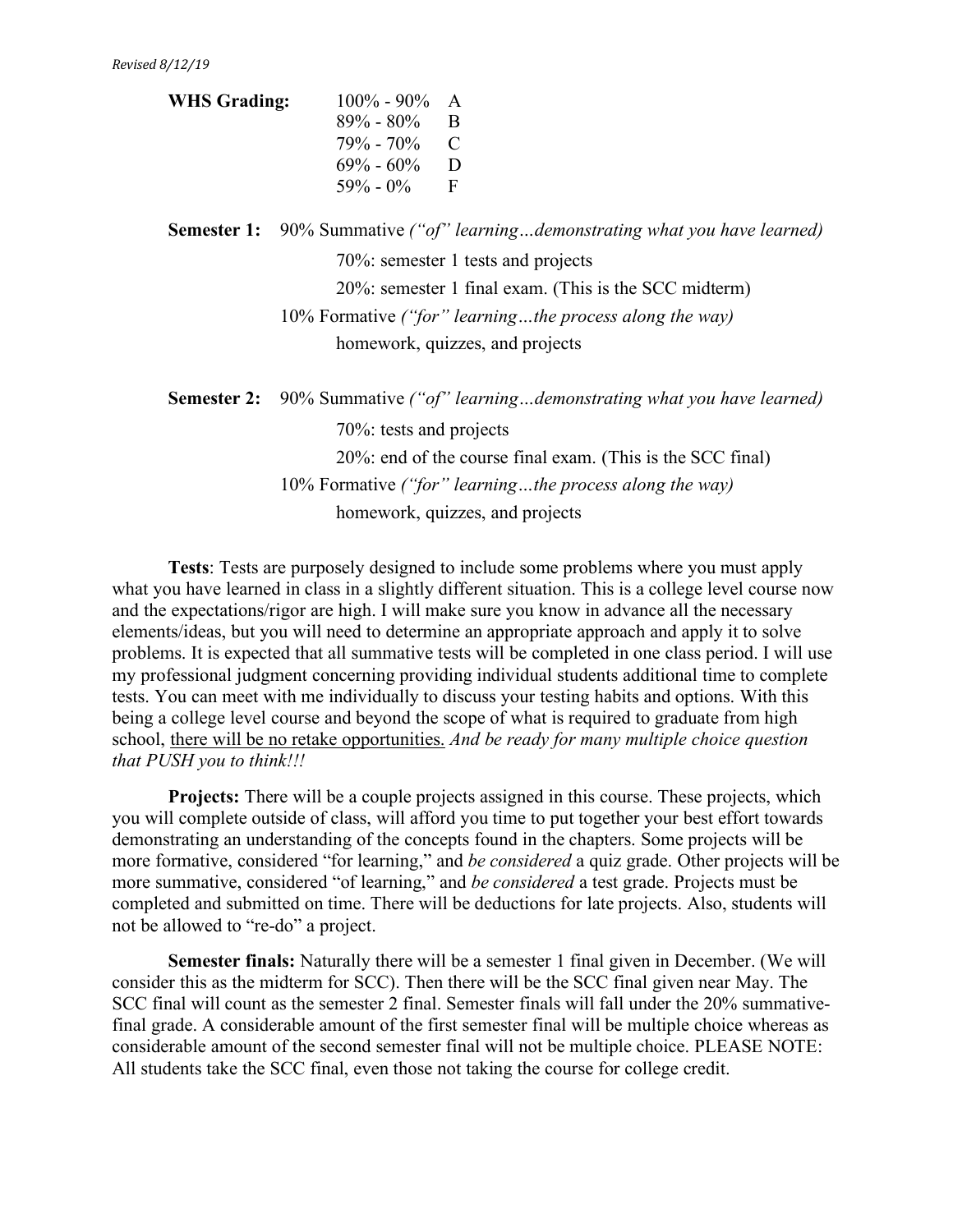#### *Revised 8/12/19*

**Quizzes:** There will be a mix of traditional in-class quizzes, pop quizzes, partner quizzes, homework quizzes, take-home quizzes, etc. to gauge your level of understanding throughout the quarter. There will be no retakes on quizzes.

**Homework**: You will have an assignment most every night. Some of this includes reading the text and taking notes and some includes "doing" problems. Putting forth effort on each problem is more important than getting every problem correct. Homework and note-taking will be graded via a completion grade. Most of the assigned problems will be the "odd" problems. This is on purpose, as the solutions to "odd" numbered problems are in the back of the book. I am more concerned with your reasoning behind those answers. I want you to use support from your text, peers, the internet, and from me. You need to view homework as an opportunity to practice and figure out what you are "C" confident in, "S" shaky on, or need to "R" relearn.

**Extra Credit**: There will be no extra credit opportunities for this course.

*For Those Dual Enrolling:* Statistics is coded as MATH-2170. If students plan to attend UNL's College of Business – we change the code to: BSAD-2170 (same course and syllabi, but transfers as an ECON course to UNL). Note: The last day to add the class is August 30. The last day to drop dual enrollment with a refund is September 19. The last day to drop the class with a "W" is March 4.

| <b>SCC Grading:</b> | $100\% - 95\% - A +$ | $94\%$ - $90\%$ A | $89\% - 85\%$ B+                 |  |
|---------------------|----------------------|-------------------|----------------------------------|--|
|                     | $84\% - 80\%$ B      |                   | $79\% - 75\%$ C+ $74\% - 70\%$ C |  |
|                     | $69\% - 65\%$ D+     | $64\% - 60\%$ D   | $59\% - 0\%$ F                   |  |

### **To Calculate the SCC grade:**

30% S1 pre-final grade (roughly mid-December WHS grade) 10% S1 final (e.g., SCC midterm) 40% S2 pre-final grade (roughly end of April grade) 20% S2 final (e.g., SCC final)

**Grading in a College Level Course:** I teach/have taught statistics for the NWU Advantage and Graduate Nursing programs and now Bryan College. I have taught mathematics and education courses for UNL Graduate programs. I have taught methods courses for Union College's undergraduate programs. The ideas of grading in a college course continue to "evolve" in my mind and naturally flows into my work with high schools students. I like to consider several perspectives/images of grading. Let's first consider an SCC perspective:

**SCC Grading Philosophy for Dual-Credit Mathematics Courses:** In many cases, the only available measurement of a student's readiness for a math course is the student's grade in a prerequisite course. With this in mind, each student's course grade should reflect his or her **mastery** of the **central concepts** and **procedures** of that course. Grades should never be adjusted due to students' effort or personal circumstances! Certainly effort should be encouraged, but if the effort does not result in the mastery required by the course, then it should not be a factor in determining the course grade. Likewise, there are certainly times in which it is appropriate to extend deadlines or otherwise offer a student additional opportunities due to the student's personal circumstances. But the grade should be based only on the student's mastery and should not be influenced by those circumstances.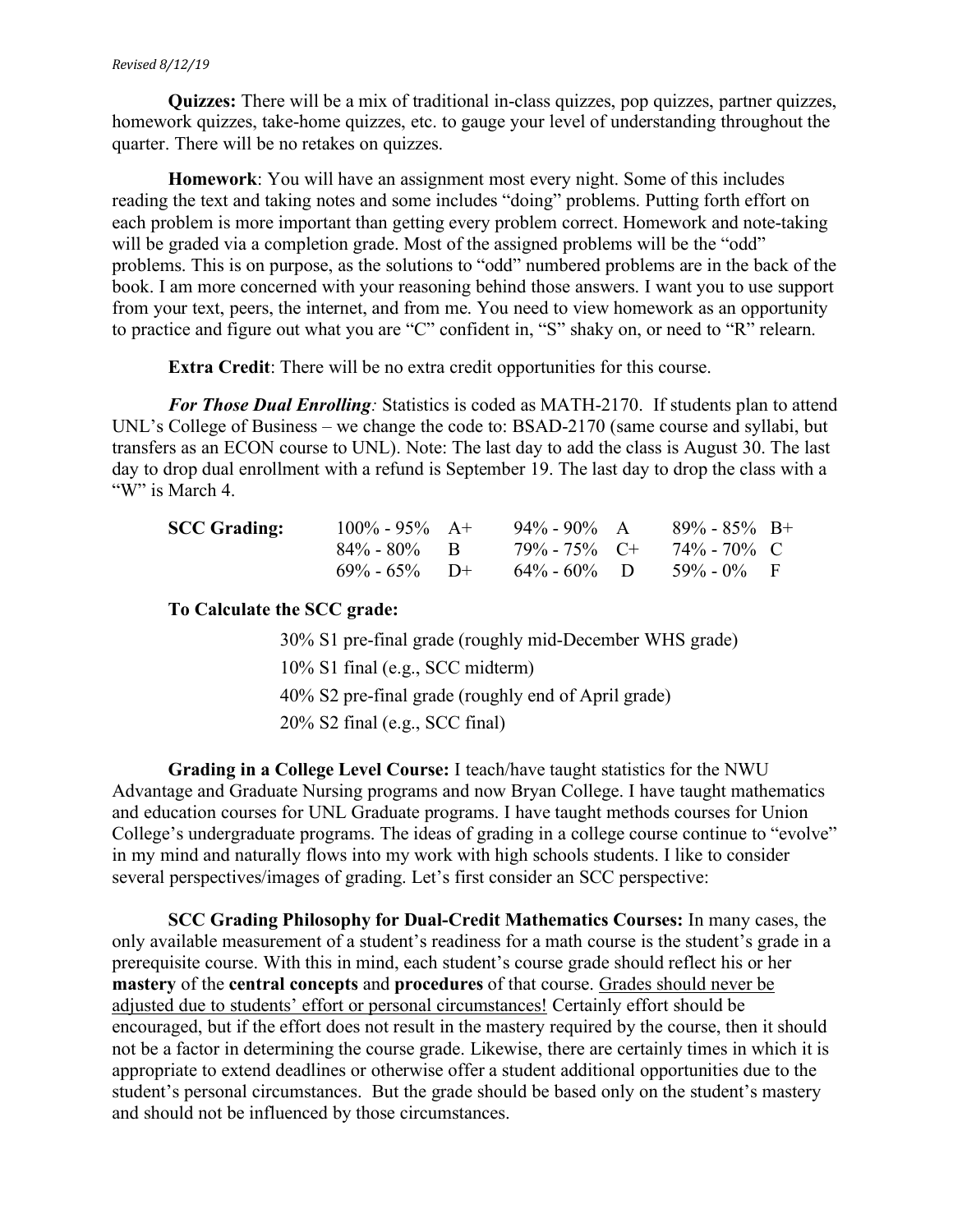This philosophy should apply not only to the course as a whole, but also to grades for assignments and to scores for individual exercises or tasks. Specifically, it is reasonable to assign partial credit for an incorrect answer if the student makes some progress toward the correct answer and demonstrates understanding of at least some of the principles involved. However, if a student makes no progress toward a correct answer and shows no relevant mathematical understanding, then no partial credit should be assigned, regardless of how hard the student worked or any other consideration.

# **SCC Perspective on Scoring:**

- Minor mechanical error (1-2 points deducted).
	- o Arithmetic/calculation error.
	- o Dropped negative sign.
	- o Rounding incorrectly or rounding to the wrong number of places.
- Minor conceptual error (2-3 points deducted).
	- o Miscopying a formula.
	- o Using an incorrect table entry in a formula.
	- o Giving an incorrect or incomplete interpretation of a correctly calculated value (instructor's judgment).
- Major conceptual error (half credit or less earned).
	- o Using an incorrect, but related, formula or procedure (some specific examples follow):
		- Assuming events are independent when they are actually dependent (or vice versa).
		- Forgetting to divide the standard deviation by the square root of n when the Central Limit Theorem applies.
		- Using the t distribution to find a confidence interval for a mean when the normal distribution should be used (or vice versa).
	- o Giving an incorrect or incomplete interpretation of a correctly calculated value (instructor's judgment).
- Catastrophic error (very little credit or no credit earned)
	- o Using an unrelated formula or procedure.
	- o Making no mathematical progress toward the correct solution.

A second scoring perspective Dr. Hartman often uses:

| Grading (on a 5 point scale) |                    |                                                                                  |                                |  |
|------------------------------|--------------------|----------------------------------------------------------------------------------|--------------------------------|--|
| Code*                        | Gradebook<br>Value | Code Explanation (SCC Grading)                                                   |                                |  |
| 5                            | $A(100\%)$         | <b>Mathematically Sound</b>                                                      | <b>College Proficiency</b>     |  |
| $\overline{4}$               | B(87%)             | Minor $Error(s)$                                                                 | <b>College Proficiency</b>     |  |
| 3                            | C(72%)             | Gray Area--some Major<br><i>minor</i> error(s) or some Minor<br>$major$ error(s) | Approaching Basic Proficiency  |  |
| $\overline{2}$               | F(56%)             | Major Error(s)                                                                   | <b>Below Basic Proficiency</b> |  |
|                              | F(36%)             | <b>Minimal Progress</b>                                                          | <b>Below Basic Proficiency</b> |  |
| $\Omega$                     | $F(0\%)$           | Nothing of Mathematical Value / Blank / Missing                                  |                                |  |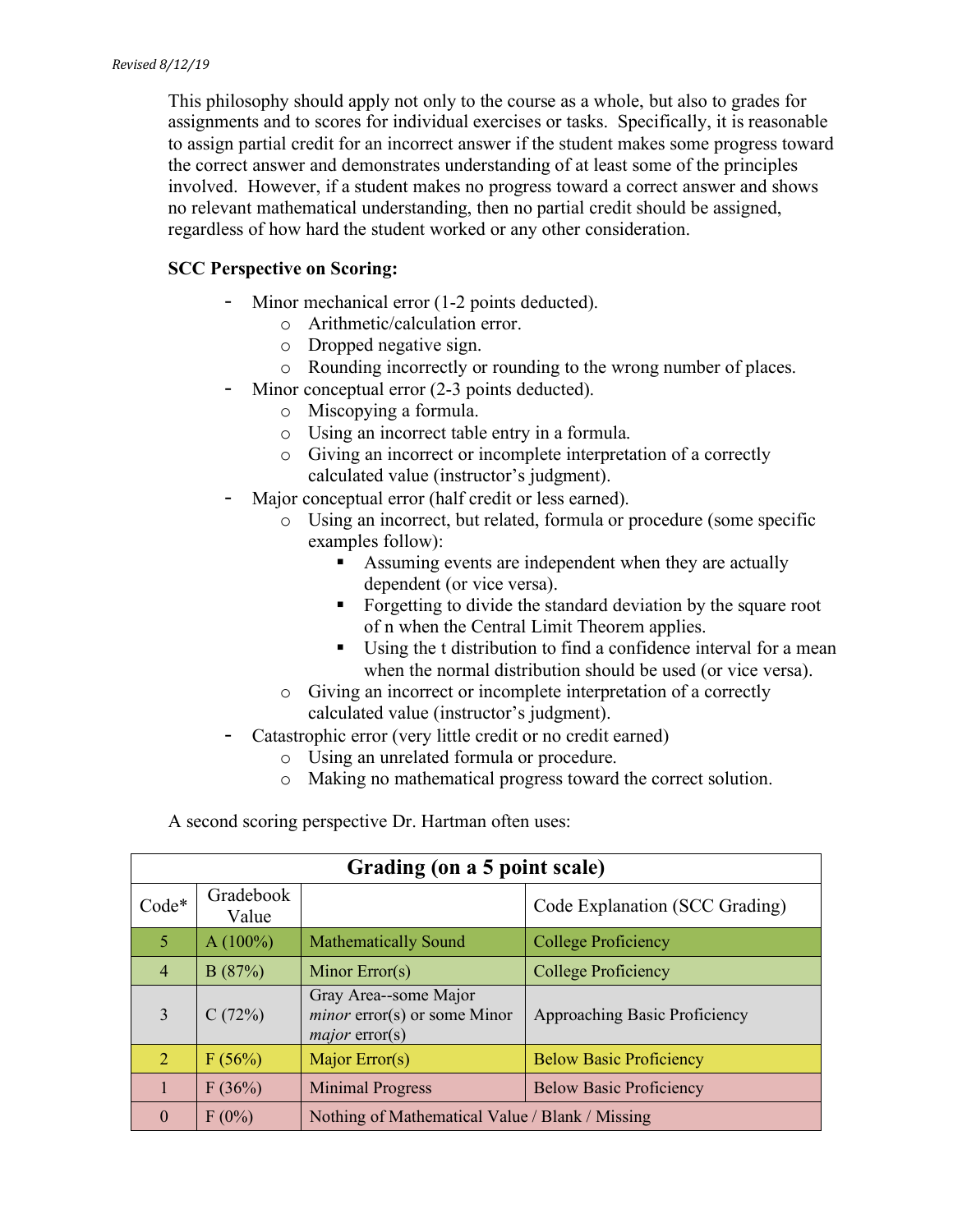A third scoring perspective Dr. Hartman reflects on:

**Generic Rubric:** At each course level I teach and for each problem I assign, I seek to assess your content knowledge and problem solving as well as the justification of the solution provided by you. In assigning scores to your work, I hold this image for scores based on a your overall percentage of progress toward a correct answer with sufficient justification.

| 10% | 30% |   | 80% | 95%    |
|-----|-----|---|-----|--------|
|     |     |   |     |        |
|     |     |   |     |        |
|     |     | ັ | 4   | ∽<br>ັ |

Image of Scores based on Percentage of Work's Correctness & Completeness

**Level 5 – A correct answer.** The solution is correct and the work shown is sufficient to demonstrate the answer is correct. The justification is satisfactory given your grade level (and course) and the explanation requested. Any errors or shortcomings in the correctness or completeness of the justification are so minor that in comparison with the quality of the solution, it is appropriate to ignore them.

**Level 4 – Errors are minor.** There is much of value in your solution and justification that merits the assessment that the solution is close to being correct and the justification appropriate. The work does include some minor errors (in the solution or the logic of the justification) or is incomplete in some way that results in the work falling short of being a completely correct answer.

**Level 3 – Major errors**. Some part of the solution or justification offers work that demonstrates that you have reasonable knowledge of the mathematics that needs to be used to solve the problem or to provide a justification, but at the same time the work (solution or justification) has major errors or (in the case of the justification) is missing.

**Level 2 – Minimal progress in solving the problem (and justifying the answer).**  Answers (solution and justification) are incorrect but the work provided indicates that you have some understanding of the mathematics needed to solve the problem or explain your work. The work clearly falls short of offering evidence that "you have reasonable knowledge of the mathematics that needs to be used to solve the problem or provide a justification."

**Level 1 – No mathematical work of value is included.** The work provided offers no evidence that you have an understanding of the mathematical work needed to solve the problem and explain a solution. Numbers may be written or a diagram drawn, but no important part of the work is correct.

# **Level 0 – Problem was not attempted / is missing.**

Note: Your **justification** should be consistent with the wording in the problem.

- Show all work; (No explicit explanation is needed as your work should justify your answer.)
- Show how you found your answer. Be more explicit...use words, diagrams, etc.
- How do you know this (i.e., your answer) is correct? Without a doubt use words, etc.
- Explain your reasoning. Ditto.
- Justify your answer. Ditto but start to be more formal.
- Prove that your answer is correct. Be formal whether 2-column, paragraph, flowchart.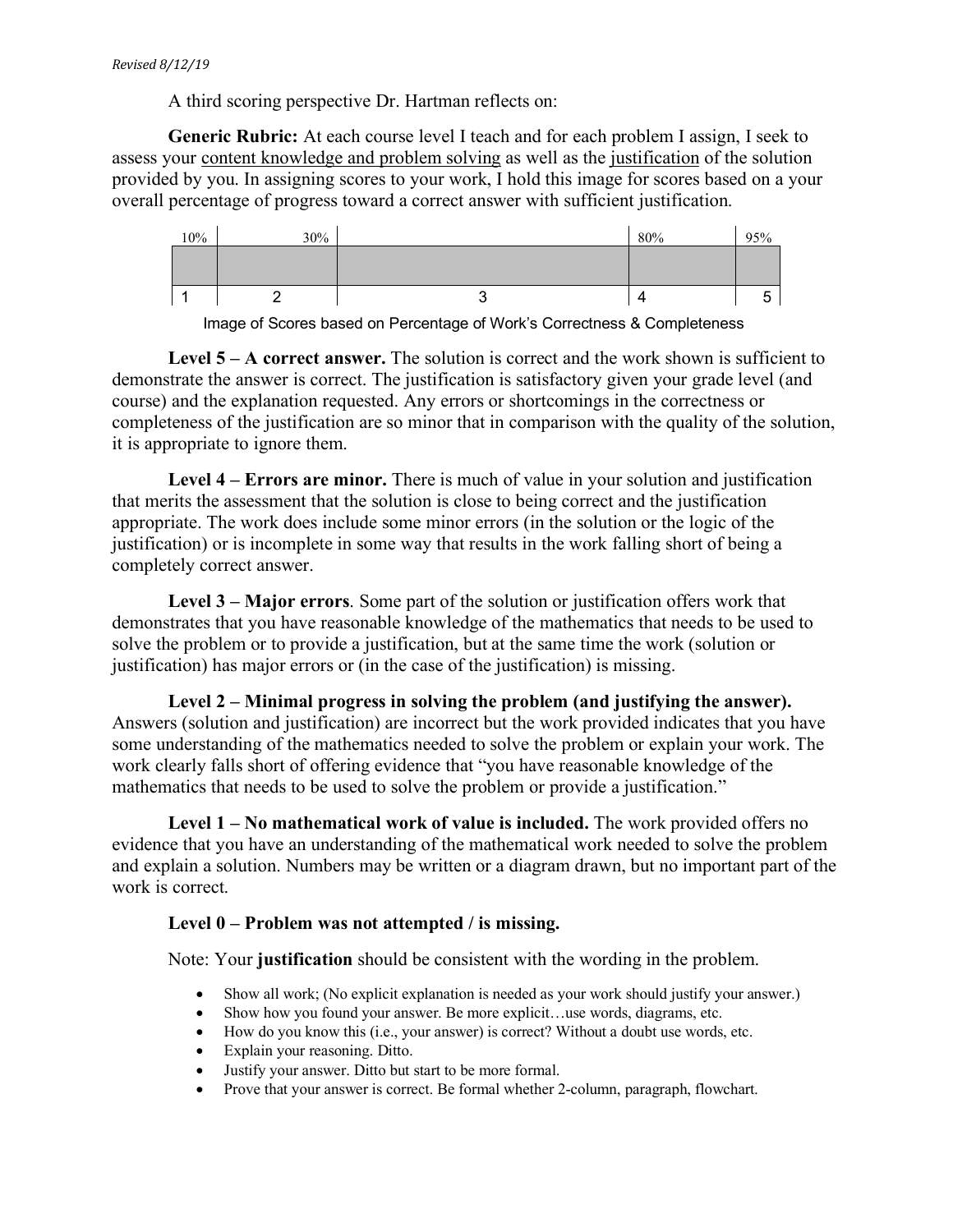#### *Revised 8/12/19*

Scoring bottom line: I try to be very purposeful and intentional as I score student's work. Mathematics is not always that proverbial "black or white" / "right or wrong" subject. I want students to grow. I want students to succeed. I want a student's grade to be a more accurate snapshot of success in the class. Grading will continue to be a work in progress throughout my career!

## *If you compare and contrast the three images provide (i.e., SCC's and my two perspectives), they all really represent the same ideas.*

**Course Timeline and Out of Class Time Requirements:** According to the U.S. Department of Education, 1 hour of classroom time requires 2 hours of independent study by the student each week (i.e., a 3 credit hour class requires at least 6 hours of student study each week). Thus, a total of 90 hours of student study is needed for this course. The time allotments below are approximations; it may take you less or more time depending on your study habits. The schedule is also tentative; it may change depending on how the course is progressing.

| Fall                     |                         |                                                           | <b>Spring</b>   |                              |                                                           |  |
|--------------------------|-------------------------|-----------------------------------------------------------|-----------------|------------------------------|-----------------------------------------------------------|--|
| Week                     | Chapter                 | Reading / Homework / Study<br>Out of Class Time (approx.) | Week            | Chapter                      | Reading / Homework / Study<br>Out of Class Time (approx.) |  |
|                          | N/A                     | N/A                                                       |                 | 15                           | 3.5 hrs                                                   |  |
| $\overline{c}$           | 1                       | 3 hrs                                                     | $\overline{2}$  | 16                           | 3 hrs                                                     |  |
| 3                        | $\mathbf{2}$            | $2.5$ hrs                                                 | $\overline{3}$  | 16                           | $1.5$ hrs                                                 |  |
| $\overline{\mathcal{L}}$ | $\overline{c}$          | 2 hrs                                                     | $\overline{4}$  | 16                           | 4 hrs                                                     |  |
| 5                        | $\overline{\mathbf{3}}$ | $2.5$ hrs                                                 | 5               | 17                           | 3 hrs                                                     |  |
| 6                        | 4                       | $2.5$ hrs                                                 | 6               | 17                           | $2.5$ hrs                                                 |  |
| 7                        | 5                       | $3.5$ hrs                                                 | 7               | 18                           | $1.5$ hrs                                                 |  |
| 8                        | 5                       | $2.5$ hrs                                                 | 8               | 18                           | 3 hrs                                                     |  |
| 9                        | 10                      | $2.5$ hrs                                                 | 9a              | 18                           | $2.5$ hrs                                                 |  |
| 10a                      |                         | <b>Fall Break</b>                                         | 9 <sub>b</sub>  |                              | Spring Break                                              |  |
| 10 <sub>b</sub>          | 11                      | $1.5$ hrs                                                 | 10a             |                              |                                                           |  |
| 11                       | 11                      | $2.5$ hrs                                                 | 10 <sub>b</sub> | 18/22                        | 1 <sub>hr</sub>                                           |  |
| 12                       | 11/12                   | 2 hrs                                                     | 11              | 22/19                        | 2 <sub>hrs</sub>                                          |  |
| 13                       | 12                      | 4 hrs                                                     | 12              | 19                           | 2 hrs                                                     |  |
| 14                       | 6                       | 4 hrs                                                     | 13              | 19                           | $2.5$ hrs                                                 |  |
| 15a                      | 6                       | $0.5$ hrs                                                 | 14              | 22/20                        | $2.5$ hrs                                                 |  |
| 15 <sub>b</sub>          |                         | Thanksgiving Break                                        | 15              | 21                           | $2.5$ hrs                                                 |  |
| 16                       | $\overline{7}$          | 3 hrs                                                     | 16              | Review                       | 4 hrs                                                     |  |
| 17                       | 7/13                    | 4 hrs                                                     | 17              | SCC final /<br>start project | 3 hrs                                                     |  |
| 18                       | 14                      | 3.5 hrs                                                   | 18              | Project                      | 2 hrs                                                     |  |
| 19                       | Prep Finals             | 3 hrs                                                     |                 |                              |                                                           |  |
|                          |                         |                                                           |                 |                              |                                                           |  |
|                          | Total Hours for Fall    | 49                                                        |                 | Total Hours for Spr          | 46                                                        |  |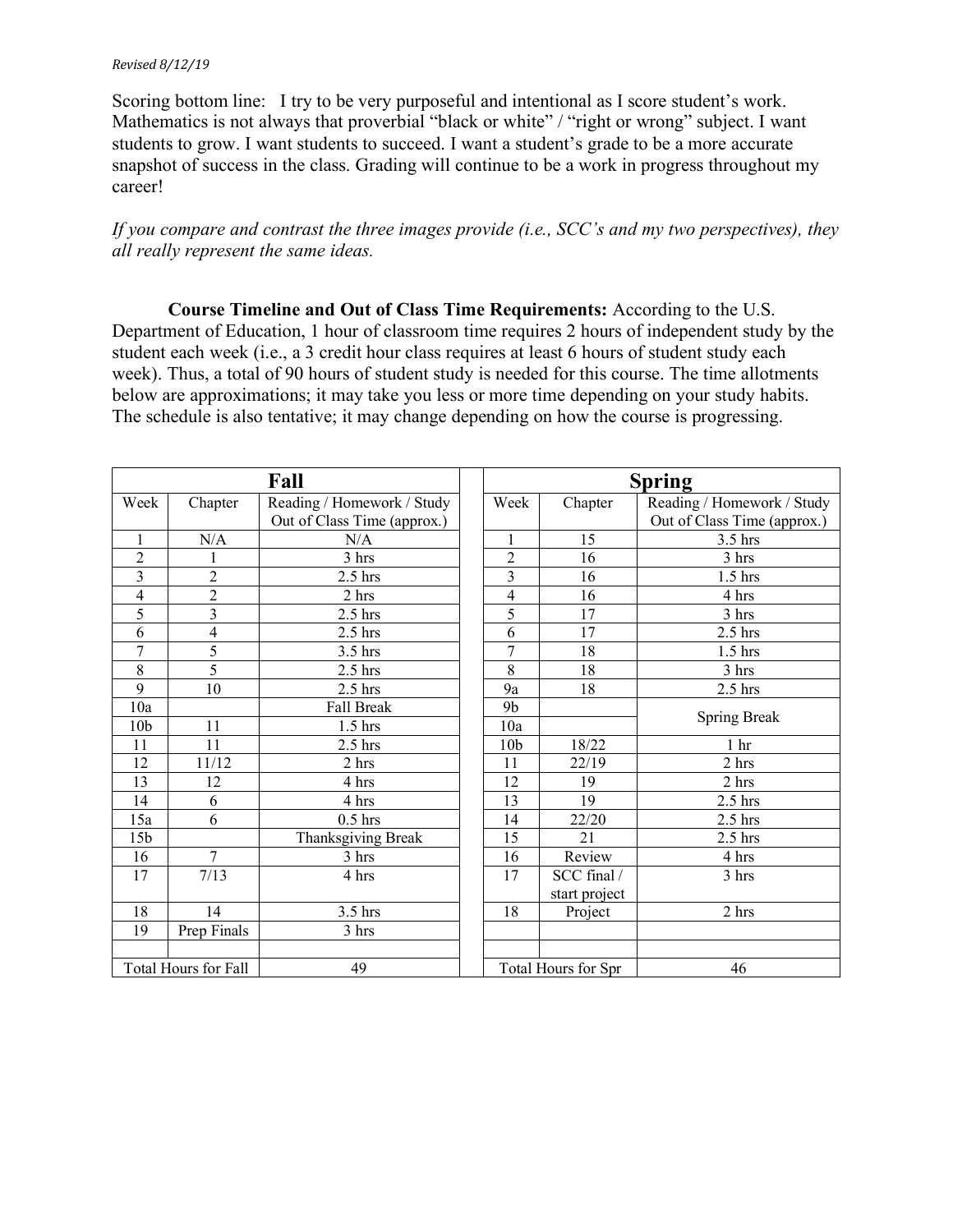Moving on… "other" details about class!

| <b>Classroom Rules:</b> | S.O.A.R.                                                      |
|-------------------------|---------------------------------------------------------------|
|                         | $S -$ Safety (this is #1)                                     |
|                         | $O -$ Opportunity (for students to learn and me to teach!)    |
|                         | $A -$ Attendance (be here and on time)                        |
|                         | $R -$ Respect &<br>Responsibility (these two are big in life) |

**Late to Class?** You must either have a pass from a teacher or a tardy slip from the office. You are expected to arrive to class on time and begin the activity of the day AT the bell.

**Missing Class (illness, etc.):** Recognizing that "life happens," students should be aware that the class does move on even if they are not in class! When they are gone, (a) students should check my website to find out if there is an assignment posted and (b) contact a peer in the class to find out what you missed. Students can always send me an email if they need clarification.

**Missing Class (sports, clubs, school related activities, etc.):** This is a different story. Students need to communicate with me ahead of time. Work should be completed and turned in before a student is gone. If a student is going to miss a test or quiz, they need to make it up in advance (or have an approved plan set up with me.) It is not acceptable to show up that day following a school-related activity and say, "what did I miss yesterday?" There will be a deduction if you are not proactive regarding school-related absences.

**Phones:** We all know that phones are both amazing and problematic (and addicting) at the same time. I have witnessed too many students (and adults) abusing their phones during learning opportunities for years now…and driving...and the movies…etc. It really is an addiction for too many in life, teens and adults. (What does your screen time say???) We are dealing with many consequences as a society due to this "addiction." I expect for phones to not be out unless we need them for an activity. This is a college level course. From my experience teaching at the college level, most students want success in the class and are willing to "ignore" their phone for 50 minutes! Naturally if the phone becomes a distraction to other students' learning opportunities and my own instructional opportunities, then I will have to address it. Also, you cannot use your phone as your calculator in this class. You need a separate calculator for class!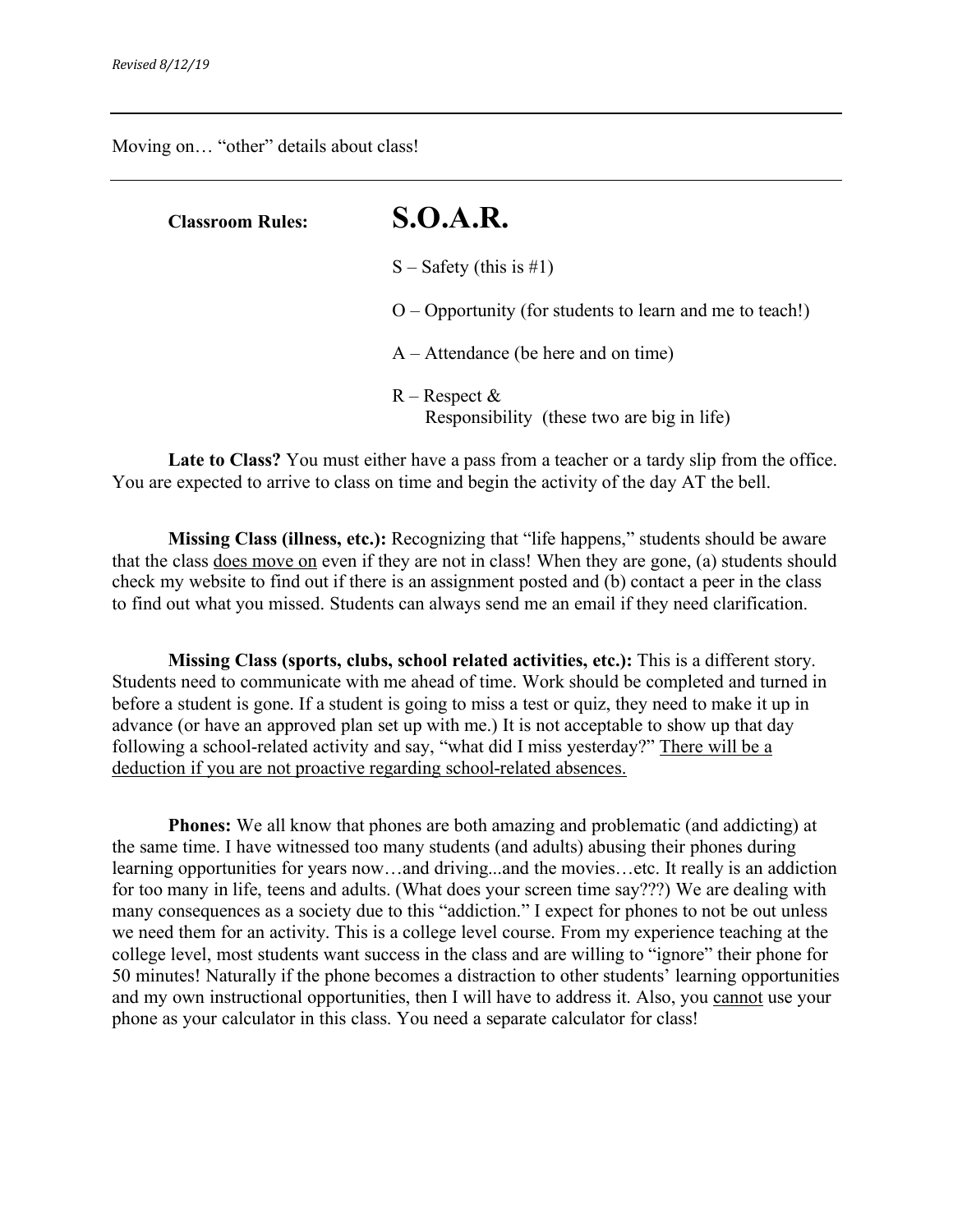#### *Revised 8/12/19*

**Calculator**: This is a (soft) requirement. I want you to have a graphing calculator and preferably at TI-84+ or even an older TI-83+. I don't have many to share. Having access to your own calculator both in and out of class (as well as in college) will be an advantage for you, especially if you REALLY learn how to use all of the bells and whistles!

At SCC a scientific or graphing calculator is required for this college stats class. (Note: at SCC a graphing calculator is required for calculus.) As a student I had a graphing calculator starting my senior year in high school back in 1990. I had my first "TI" graphing calculator during my freshman year in college in 1991. I cannot imagine going through college without my "TI" graphing calc! I've used them as part of my instruction for 23 years now!!! (Note: If you do purchase one, please bring me the 'points' on the package! AND if you happen to have any extra ones laying around home due to older siblings or parents not needing them anymore, consider donating them to my classroom for other to use!)

**Textbook:** Students are responsible for taking care of their school-provided text. Students should have access to their book in class and at home. There are no extra books in the classroom.

#### **Course Requirements:**

- \* 3-ring binder (for handouts, worksheet, quizzes, etc.)
- \* 3-hole punched, lined notebook paper in the binder.
- \* Scientific or graphing calculator (one in the family of the TI-84+)
- \* Plenty of pencils and erasers (as well as a few pens)

**Communication**: Email is the best way! David.Hartman@District145.org. I also am diligent about using a website.: drdhartman.com I usually post assignments daily. This is helpful for students, especially when they miss class. My website also allows parents and guardians the opportunity to know what we are doing in class. I encourage all involved to take the time to bookmark my website; also spend some time getting to know more about my personal and professional background.

**Final Comment #1**: My oldest daughter started her senior year this fall at WHS; my youngest started 9th grade. My daughters and all of their Waverly peers are the reason I came to this district five years ago. I'm so excited for this year. Yet while I am so excited for both of them, I continue to be nervous like any parent. Lauren and Brianna mean the world to me! I want both to have a safe and meaningful experience each and every day. I expect nothing less than the best from this school, my fellow staff members that will work with them, and their fellow classmates who interact with them more than I do. I know you love your children as much as I love mine. You expect the best for them in my classroom at all times. I keep this in mind everyday.

**Final Comment #2**: Balance! Some of us are involved in a lot! Balance seems to be a challenge for most teenagers (and adults). From sports and clubs to work and family time, keeping a healthy balance is a necessity for all! Being a husband, father, teacher, department chair, student council co-sponsor, quiz bowl sponsor, marching band "watcher," NWU stats instructor, Bryan stats instructor, and multi-dog owner, I also struggle with balance every week. I understand when your child feels a bit overwhelmed during various times of a course.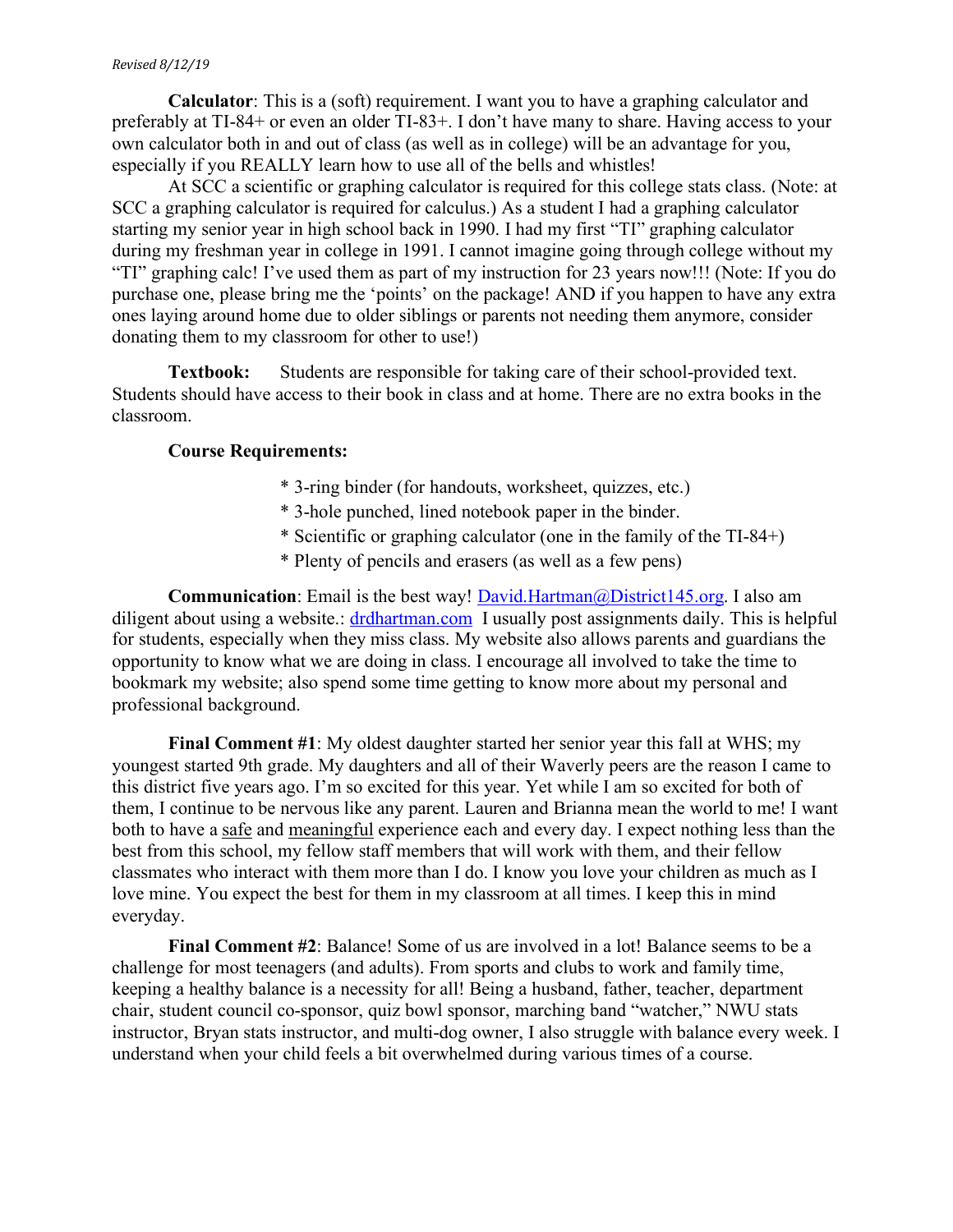# *Semester 1*

| <b>Big Ideas—Chapter Topics—Descriptors</b>                                                                                                                                                                                                                                                                                   | Chapter        | 2019-20<br>Date |  |  |  |
|-------------------------------------------------------------------------------------------------------------------------------------------------------------------------------------------------------------------------------------------------------------------------------------------------------------------------------|----------------|-----------------|--|--|--|
| Unit Ia: Exploring and Understanding Data                                                                                                                                                                                                                                                                                     |                |                 |  |  |  |
| Intro: Stats Starts Here (Who, What, When, Why, Where, and How; Categorical & Quantitative Variables)                                                                                                                                                                                                                         | 1              |                 |  |  |  |
| Displaying and Describing Categorical Data (Frequency Tables; Bar & Pie Charts; Contingency Tables; Conditional<br>Distributions; Segmented Bar Charts; Misleading Graphs, Simpson's Paradox)                                                                                                                                 | $\overline{2}$ |                 |  |  |  |
| Displaying and Summarizing Quantitative Data (Histograms; Relative Frequency Histograms; TI-Activity; Stem-and-<br>Leaf Plots; Dot Plot; "Shape-Center-Spread" of a Distribution and all that goes with those three ideas; 5-Number<br>Summary; Boxplots (i.e., Box-and-Whisker Plot); Mean; Standard Deviation; TI-Activity) | 3              |                 |  |  |  |
| Major Quiz                                                                                                                                                                                                                                                                                                                    |                |                 |  |  |  |
| Understanding and Comparing Distributions (Comparing Groups with Histograms and Boxplots; Outliers; TI-Activity)                                                                                                                                                                                                              | $\overline{4}$ |                 |  |  |  |
| Selected Review from Unit Ia                                                                                                                                                                                                                                                                                                  |                |                 |  |  |  |
| <b>Unit Ia Exam</b>                                                                                                                                                                                                                                                                                                           |                |                 |  |  |  |
| Likely Begin Semester 1 ProjectSet the Stage 1                                                                                                                                                                                                                                                                                |                |                 |  |  |  |
| Unit Ib: Exploring and Understanding Data                                                                                                                                                                                                                                                                                     |                |                 |  |  |  |
| The Standard Deviation as a Ruler and the Normal Model (Standardizing with "z-scores"; Normal Models including the                                                                                                                                                                                                            | 5              |                 |  |  |  |
| Standard Normal Model; 68-95-99.7 Rule; Pictures-Pictures-Pictures!!!; Percentiles; TI-Activity)<br>Major Quiz                                                                                                                                                                                                                |                |                 |  |  |  |
| Unit II: Exploring Relationships Between Variables                                                                                                                                                                                                                                                                            |                |                 |  |  |  |
| Scatterplots, Associations, and Correlation (Direction & Form of Scatterplots; Correlation; Correlation Properties;                                                                                                                                                                                                           | 6              |                 |  |  |  |
| Caution: Correlation vs. Causation!; TI-Activity)<br>Linear Regression (Basics of Residuals and "Best Fit" in terms of Least Squares; Regression Equations; Step-By-Step                                                                                                                                                      | $\tau$         |                 |  |  |  |
| Calculating a Regression Equation; R vs. $R^2$ ; TI-Activity)                                                                                                                                                                                                                                                                 |                |                 |  |  |  |
| Maior Ouiz                                                                                                                                                                                                                                                                                                                    |                |                 |  |  |  |
| (Limited) Regression Wisdom (Non-linear Residuals; Extrapolation; Influence of Outliers; Leverage; Influence; TI-<br><i>Activity</i> )                                                                                                                                                                                        | 8              |                 |  |  |  |
| Optional: Likely NO Coverage or Limited Coverage in 2016-17Re-expressing Data: Get It Straight!                                                                                                                                                                                                                               | 9              |                 |  |  |  |
| Selected Review from Unit Ib & II                                                                                                                                                                                                                                                                                             |                |                 |  |  |  |
| Unit Ib & II Exam                                                                                                                                                                                                                                                                                                             |                |                 |  |  |  |
| Likely More Work on Semester 1 ProjectSet the Stage 2                                                                                                                                                                                                                                                                         |                |                 |  |  |  |
| Unit III: Gathering Data                                                                                                                                                                                                                                                                                                      |                |                 |  |  |  |
| Understanding Randomness (Random Numbers; Simulations; TI-Activity)                                                                                                                                                                                                                                                           | 10             |                 |  |  |  |
| Sample Surveys (Population vs. Sample; Parameters vs. Statistics; Sample Size; Census; Sampling Designs; Validity;<br>Bias; Types of Mistakes in Sampling)                                                                                                                                                                    | 11             |                 |  |  |  |
| Possible Quiz / Possible Activity                                                                                                                                                                                                                                                                                             |                |                 |  |  |  |
| Experiments and Observational Studies (Observational Studies including Retrospective and Prospective; Randomized,                                                                                                                                                                                                             | 12             |                 |  |  |  |
| Comparative Experiments; Four Principles of Experimental Design Influence of Outliers; Sampling in Experiments)<br>Selected Review from Unit III                                                                                                                                                                              |                |                 |  |  |  |
| <b>Unit III Exam</b>                                                                                                                                                                                                                                                                                                          |                |                 |  |  |  |
| Roll Out Official Semester Project; Back up and Clean Up Stages 1 & 2                                                                                                                                                                                                                                                         |                |                 |  |  |  |
|                                                                                                                                                                                                                                                                                                                               |                |                 |  |  |  |
| Unit IV: Randomness and Probability<br>(Note: We will likely begin Unit IV during Semester 1. Much of Unit IV will be covered during Semester 2.                                                                                                                                                                              |                |                 |  |  |  |
| We will need to pause the unit to prepare for and then take the Semester 1 final exam.)<br>From Randomness to Probability (Laws of Probability?; Theoretical vs. Experimental vs. Personal Probability;                                                                                                                       | 13             |                 |  |  |  |
| Pictures, Pictures, Pictures!; Formal Probability Including the Complement Rule / Addition Rule / Multiplication Rule)<br>Probability Rules! (General Addition Rule; Conditional Probability; Independence; Use of Tables / Venn Diagrams;                                                                                    | 14             |                 |  |  |  |
| General Multiplication Rule; With or Without Replacement; Tree Diagrams)                                                                                                                                                                                                                                                      |                |                 |  |  |  |
| Major Quiz<br>Random Variables (Discrete and Continuous Random Variables; Expected Value; Standard Deviation of a Random                                                                                                                                                                                                      | 15             |                 |  |  |  |
| Variable:)                                                                                                                                                                                                                                                                                                                    |                |                 |  |  |  |
| Probability Models (Bernoulli Trials; 10% Condition; Geometric Probability Model; Binomial Probability; Connection<br>Back to the Normal Curve; First Look at Statistical Significance; TI-Activity; Observational Studies including                                                                                          | 16             |                 |  |  |  |
| Retrospective and Prospective; Randomized, Comparative Experiments; Four Principles of Experimental Design<br>Influence of Outliers; Sampling in Experiments)                                                                                                                                                                 |                |                 |  |  |  |
| Major Quiz                                                                                                                                                                                                                                                                                                                    |                |                 |  |  |  |
| Selected Review from Unit IV                                                                                                                                                                                                                                                                                                  |                |                 |  |  |  |
| Adjusted Unit IV Exam Based on the "Span" from S1 to S2 and Given the S1 Final (more info to come)                                                                                                                                                                                                                            |                |                 |  |  |  |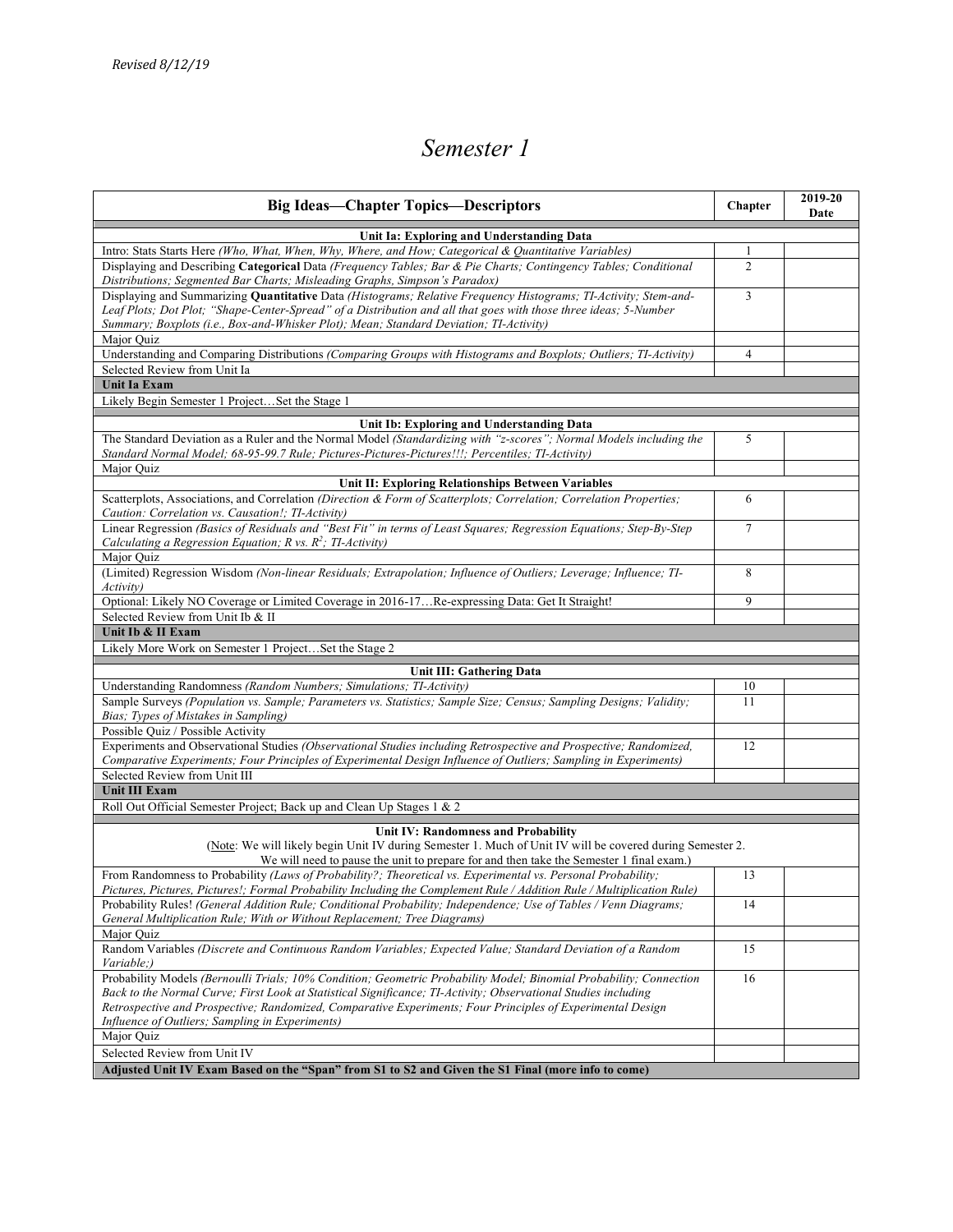# *Semester 2*

| <b>Big Ideas—Chapter Topics—Descriptors</b>                                                                                                                                                                                                                                                                            | Chapter | 2019-20<br>Date |
|------------------------------------------------------------------------------------------------------------------------------------------------------------------------------------------------------------------------------------------------------------------------------------------------------------------------|---------|-----------------|
| Unit IV: Randomness and Probability (Continued)                                                                                                                                                                                                                                                                        |         |                 |
| (The part of Unit IV we have not covered yet.)                                                                                                                                                                                                                                                                         |         |                 |
| Selected Review from Unit IV                                                                                                                                                                                                                                                                                           |         |                 |
| Adjusted Unit IV Exam Based on the "Span" from S1 to S2 and Given the S1 Final (more info to come)                                                                                                                                                                                                                     |         |                 |
| Unit Va: From the Data at Hand to the World at Large                                                                                                                                                                                                                                                                   |         |                 |
| Sampling Distribution Models (Sampling Distribution of a Proportion; Normal Model; Assumptions and Conditions;<br>Sampling Distribution Model for a Proportion; Simulating the Sampling Distribution of a Mean; Central Limit<br>Theorem; More Assumptions and Conditions)                                             | 17      |                 |
| Major Quiz<br>Confidence Intervals for Proportions (Standard Error; Confidence Intervals; 1-Proportion z-interval; What does "95%<br>Confidence" Really Mean?; Margin of Error; Critical Values; Assumptions and Conditions; Sample Size; TI-Activity)<br>Major Quiz                                                   | 18      |                 |
| Selected Review from Unit Va                                                                                                                                                                                                                                                                                           |         |                 |
| <b>Unit Va Exam</b>                                                                                                                                                                                                                                                                                                    |         |                 |
| Unit Vb: From the Data at Hand to the World at Large                                                                                                                                                                                                                                                                   |         |                 |
| Testing Hypotheses About Proportions (Null and Alternative Hypotheses; P-values; The Steps of Hypothesis Testing;<br>One vs. Two Tailed Tests; P-values and Decisions: What to Tell About a Hypothesis Test; TI-Activity)<br>Major Ouiz                                                                                | 19      |                 |
| More About Tests and Intervals (One-sided vs. Two-sided Tests; What to Do with SMALL or LARGE P-values; Alpha<br>Levels; Significance Levels; Practical vs. Statistical Significance; Confidence Intervals and Hypothesis Tests; Type I<br>and Type II Errors; Power; Effect Size; Reducing Type I and Type II Errors) | 20      |                 |
| Optional: Likely NO Coverage or Limited Coverage in 2016-17Comparing Two Proportions                                                                                                                                                                                                                                   | 21      |                 |
| Major Ouiz                                                                                                                                                                                                                                                                                                             |         |                 |
| Selected Review from Unit Vb                                                                                                                                                                                                                                                                                           |         |                 |
| <b>Unit Vb Exam</b>                                                                                                                                                                                                                                                                                                    |         |                 |
| Unit VI: Learning About the World                                                                                                                                                                                                                                                                                      |         |                 |
| Inferences About Means (Revisiting the Central Limit Theorem; Student's t-distribution; Degrees of Freedom;<br>Confidence Interval for Mean; One-Sample t-Interval; Assumptions and Conditions; Again Making Pictures; Using a<br>Table to find t-Values; Hypothesis Testing for Mean; Sample Size; TI-Activity)       | 22      |                 |
| Major Ouiz                                                                                                                                                                                                                                                                                                             |         |                 |
| Cleaning up the Course (e.g., revisit using z- vs. t- based on the given information)                                                                                                                                                                                                                                  |         |                 |
| Selected Review from VI                                                                                                                                                                                                                                                                                                |         |                 |
| <b>Unit VI Exam</b>                                                                                                                                                                                                                                                                                                    |         |                 |
| <b>Additional Selected Topics (TBA) to Finish the Year</b>                                                                                                                                                                                                                                                             |         |                 |
| Topic A                                                                                                                                                                                                                                                                                                                |         |                 |
| Topic B                                                                                                                                                                                                                                                                                                                |         |                 |
| Topic C                                                                                                                                                                                                                                                                                                                |         |                 |
| Possible Quiz                                                                                                                                                                                                                                                                                                          |         |                 |
| Topic D                                                                                                                                                                                                                                                                                                                |         |                 |
| Topic E                                                                                                                                                                                                                                                                                                                |         |                 |
| Topic F                                                                                                                                                                                                                                                                                                                |         |                 |
| Possible Ouiz                                                                                                                                                                                                                                                                                                          |         |                 |
| Review for Additional Selected Topics Unit                                                                                                                                                                                                                                                                             |         |                 |
| <b>Additional Selected Topics Exam</b>                                                                                                                                                                                                                                                                                 |         |                 |
| Review for the WHS Semester 2 Final Exam<br><b>WHS Semester 2 Final Exam</b>                                                                                                                                                                                                                                           |         |                 |
|                                                                                                                                                                                                                                                                                                                        |         |                 |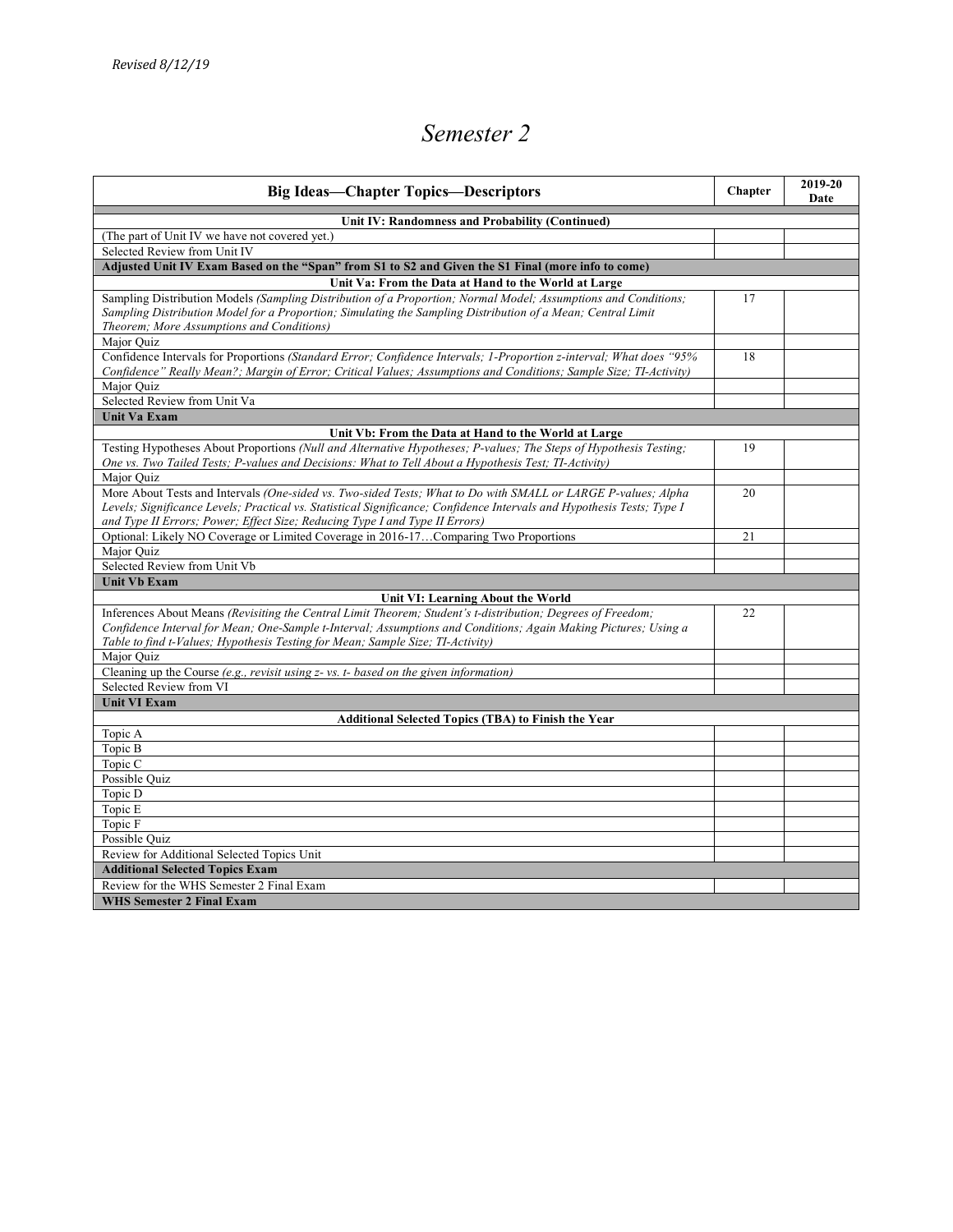# **Appendix: SCC Final Exam**

## **General Info:**

All high school students taking Elementary Statistics for dual credit through Southeast Community College will take a comprehensive exam toward the end of the term. The exam will be taken at the high school and supervised by the high school statistics teacher. The exam will be based roughly on SCC's final exam for Elementary Statistics (MATH 1180), but will be adjusted for the length of the high school class period. The student will be allowed to use a calculator and a formula sheet (provided by the high school teacher). In addition, if students regularly use tables (normal distribution table, etc.) in class, then students will be allowed to use those tables on the exam as well.

# **Topics:**

The following topics could appear on the SCC exam:

- Appropriate/inappropriate sampling methods.
- Descriptive statistics:
	- o Frequency distributions and graphs.
	- o Measures of center (mean, median, mode, weighted mean).
	- o Measures of variation (variance, standard deviation, Empirical rule).
	- o Measures of position (standard score, quartiles, box plot).
	- o Measures of linear correlation (correlation coefficient, slope and y-intercept of regression line).
- Probability:
	- o Addition Rule and disjoint events.
	- o Multiplication Rule.
	- o Conditional probability and independent/dependent events.
	- o Counting techniques (fundamental counting principle, permutations, combinations).
- Random variables and applications:
	- o Probability distributions.
	- o Binomial distribution.
	- o Normal distribution.
	- o Central Limit Theorem.
- Inferential statistics:
	- o One-sample confidence intervals for mean (normal distribution).
	- o One-sample confidence intervals for mean (t distribution).
	- o One-sample confidence intervals for proportion.
	- o One-sample hypothesis test for mean (normal distribution).
	- o One-sample hypothesis test for mean (t distribution).
	- o One-sample hypothesis test for proportion.

For all topics, be prepared to interpret the results of a calculation in real-world terms!

Due to time restrictions, not all of the topics listed above will appear on the exam. However, students should be prepared for **all** of them.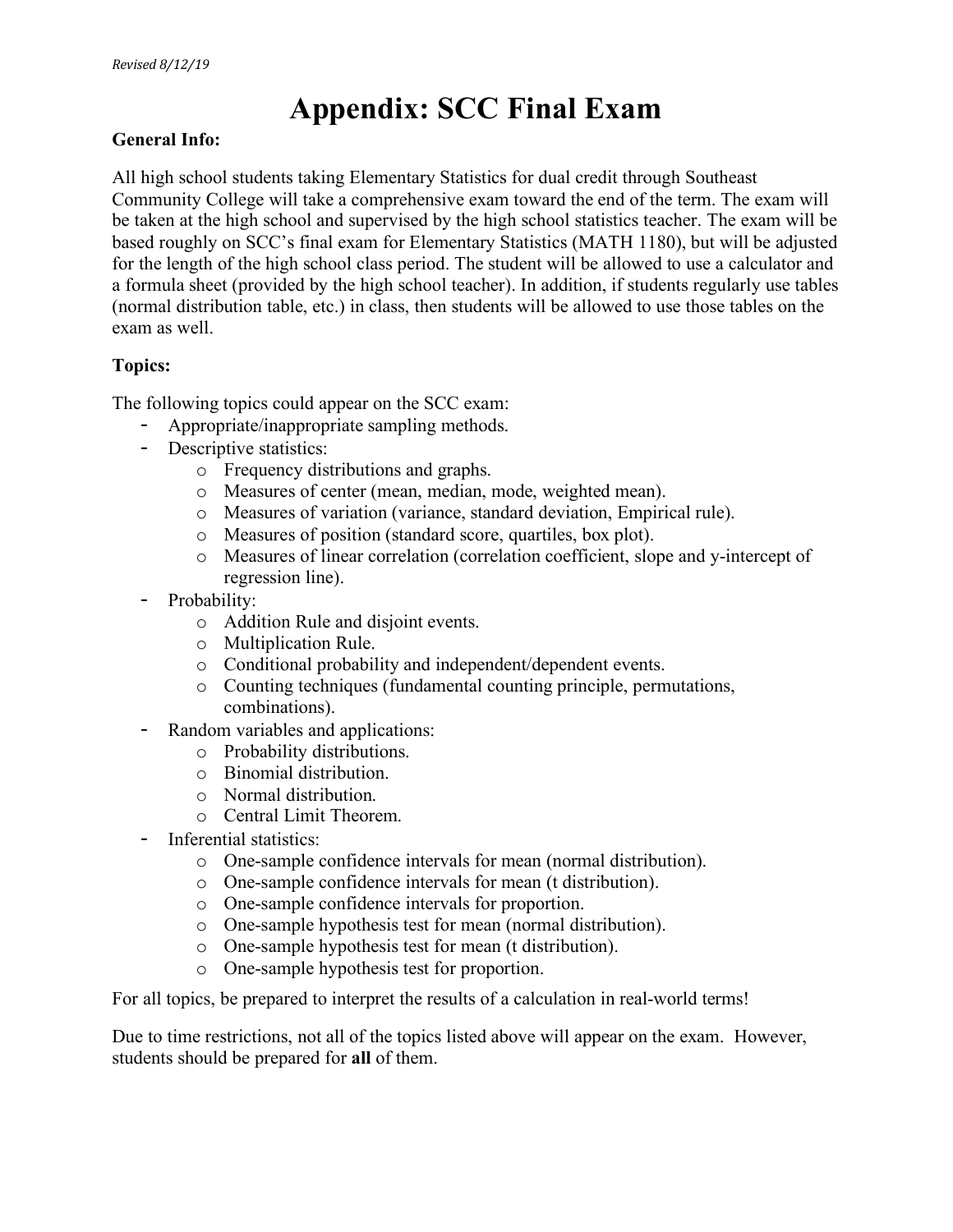# **SCC Grading Rubric:**

The following general rubric will be used to score the exercises on the exam. Some general examples are given for each type of error.

- Minor mechanical error (1-2 points deducted).
	- o Arithmetic/calculation error.
	- o Dropped negative sign.
	- o Rounding incorrectly or rounding to the wrong number of places.
- Minor conceptual error (2-3 points deducted).
	- o Miscopying a formula.
	- o Using an incorrect table entry in a formula.
	- o Giving an incorrect or incomplete interpretation of a correctly calculated value (instructor's judgment).
- Major conceptual error (half credit or less earned).
	- o Using an incorrect, but related, formula or procedure (some specific examples follow):
		- § Assuming events are independent when they are actually dependent (or vice versa).
		- Forgetting to divide the standard deviation by the square root of n when the Central Limit Theorem applies.
		- § Using the t distribution to find a confidence interval for a mean when the normal distribution should be used (or vice versa).
	- o Giving an incorrect or incomplete interpretation of a correctly calculated value (instructor's judgment).
- Catastrophic error (very little credit or no credit earned)
	- o Using an unrelated formula or procedure.
	- o Making no mathematical progress toward the correct solution.

# **Show your work!**

It is not necessary to show every single step of a solution, but students should show enough work to demonstrate that they have used the correct formula/procedure and that they understand the mathematics behind the correct answer. In general, it will be sufficient to show clearly which formula(s) or procedure(s) the student is using, how they plug values into the formula(s), and the answer.

If students use a TI-83/84 calculator command (normalcdf, invNorm, Z-Test, etc.), show that work by writing the entire command that was entered into your calculator, along with any other values that was entered.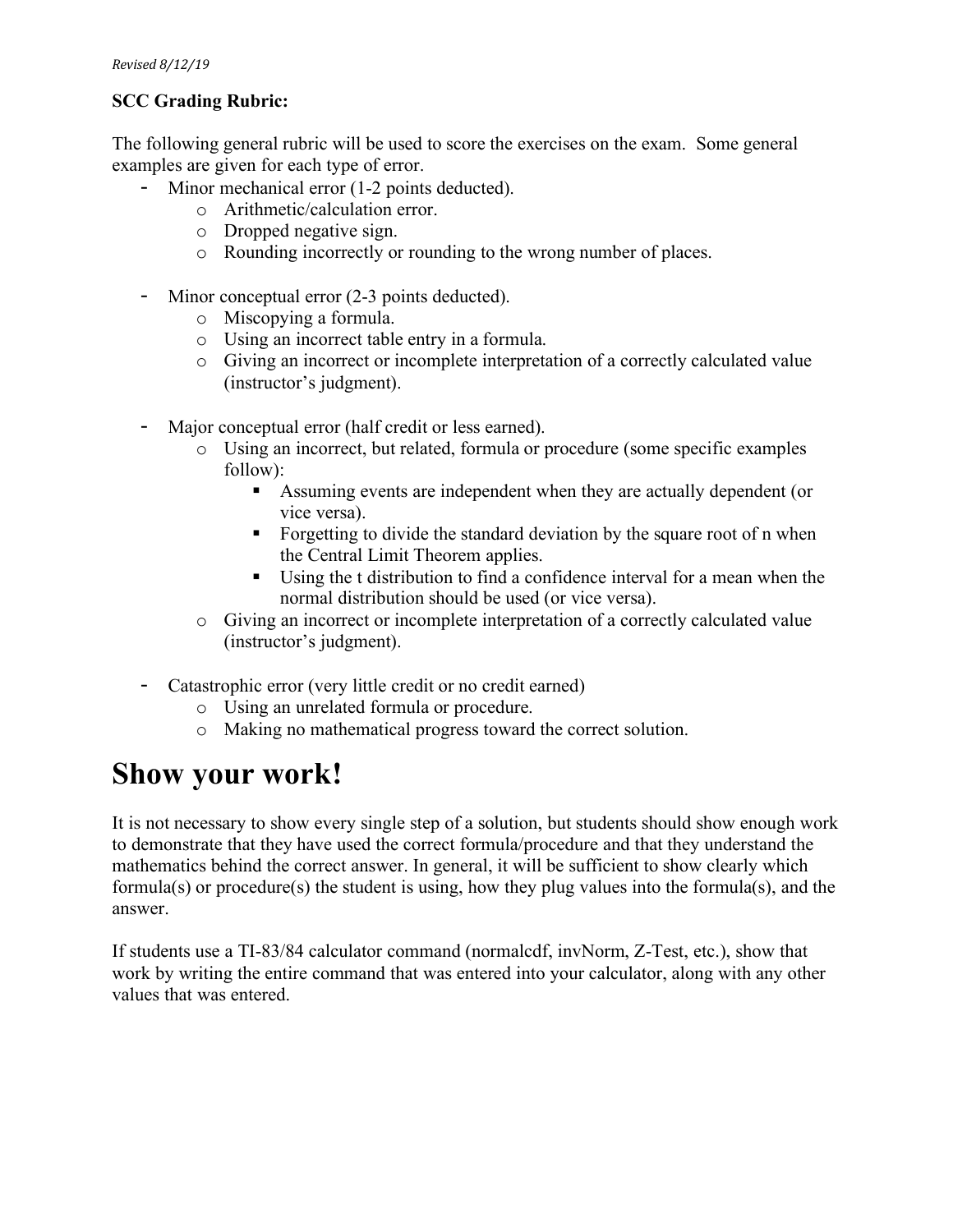Here are some sample exam exercises, along with work that could be shown to justify the solutions:

1. At last night's basketball game, 2530 fans had general admission tickets, 720 had nonmidcourt floor tickets, and 125 had midcourt floor tickets. General admission tickets to that game cost \$8, midcourt floor tickets cost \$42, and non-midcourt floor tickets cost \$30. Find the mean ticket price for last night's fans. Round to two decimal places.

Solution: Since there were different numbers of fans who bought each type of ticket, we need to use a weighted mean.

 $\mu = \frac{\sum x \cdot w}{\sum w} = \frac{8(2530) + 42(125) + 30(720)}{2530 + 125 + 720} = \frac{47090}{3375} \approx $13.95$ 

2. One in five people in the U.S. own individual stocks. In a random sample of 12 people, what is the probability that the number owning individual stocks is at least 4? Round to 4 places.

Solution: Binomial probability formula:  $P(x) = {}_nC_x p^x q^{n-x}$ 

 $n = 12$  $p = \frac{1}{5} = 0.2$  $q = 1 - 0.2 = 0.8$  $P(x \ge 4) = 1 - (P(x = 0) + P(x = 1) + P(x = 2) + P(x = 3))$  $= 1 - (1/2)C_0(0.2)^0(0.8)^{12} + 1/2C_1(0.2)^1(0.8)^{11} + 1/2C_2(0.2)^2(0.8)^{10} + 1/2C_3(0.2)^3(0.8)^9)$  $\approx$  1 – (0.0687 + 0.2062 + 0.2835 + 0.2362)  $= 0.2054$ OR (*using a TI-83/84 calculator*)  $P(x \ge 4) = 1 - P(x < 4)$  $= 1 - binomcdf(12, 0.2, 3)$  $≈ 1 - 0.7946$  $= 0.2054$ 

3. In a survey of 3462 randomly selected U.S. adults, 1004 felt that education should be the highest priority for future economic growth. A researcher needs to find a 99% confidence interval for the proportion of all U.S. adults who feel this way. Does this sample satisfy the requirements for finding a confidence interval for a proportion? If it does, find the desired confidence interval (round confidence interval values to 3 decimal places).

Solution: In order to find a confidence interval for a proportion, the following requirements must be met:

- The sample must be a simple random sample. Since the adults were randomly selected, this requirement is satisfied.
- The sample must either be selected with replacement OR must consist of no more than 5% of the population. Since 3462 adults is clearly less than 5% of all U.S. adults, this requirement is satisfied.

*(Note: some textbooks require the sample to be no more than 10% of the population, rather than 5%.)*